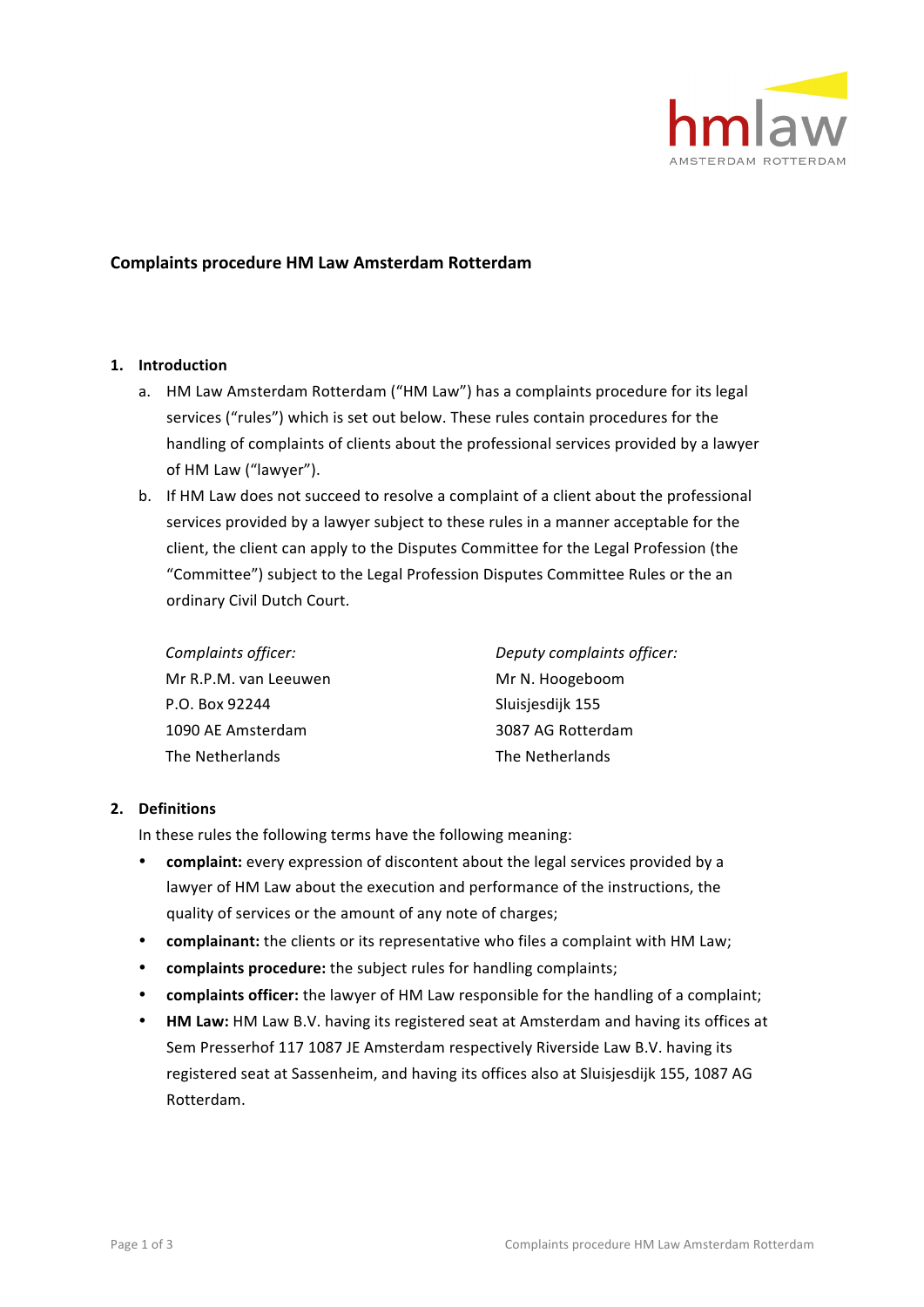#### **3. Purpose**

These rules aims amongst others at providing fixed procedures in order to handle complaints of clients within a reasonable period in a constructive manner for all parties.

## **4. Filing a complaint**

The complainant sends a complaint in writing ("complaint") to the complaint officer of HM Law. No charges are due by the complainant in respect of the handling of the complaint. The complaint has to contain the name and the address of the complainant and/or his representative, the date and a description of the conduct against which the complaint is directed. HM Law can decide not to deal with a complaint if the same does not comply with the requirements set out above. In such case HM Law allows the complainant to complete the complaint with the required information within two weeks after the date of the letter of HM Law to the complainant. If the complainant does not complete the complaint, HM Law may decide not deal with the complaint. The complainant receives the decision in writing.

#### **5. Confirmation of receipt**

Ultimately within ten days after receipt of a complaint in conformity with the requirements set out above respectively a complaint being completed HM Law will confirm to the complainant or his representative the receipt of the complaint. This confirmation contains at least the name of the complaints officer handling the complaint and the conduct of the complaint procedure.

#### **6.** Handling of the complaint

The handling complaints officer informs the concerned lawyer ("lawyer") in respect of the complaint. The lawyer will be allowed by the handling complaint officer to respond in writing in respect of the complaint within a period fixed by the handling complaints officer. The complaints officer is entitled to obtain any information which he deems necessary for a proper handling and judgment of the complaint.

In as far as the complaints officer finds this opportune, or if the complainant and/or the lawyer ask for this, the complaints officer will give notice to both parties in order to be heard. The complaints officer determines the location, date and time and informs the parties in writing. The complaints officer will draw up a written report of this hearing. At request a copy of this report will be provided to the parties.